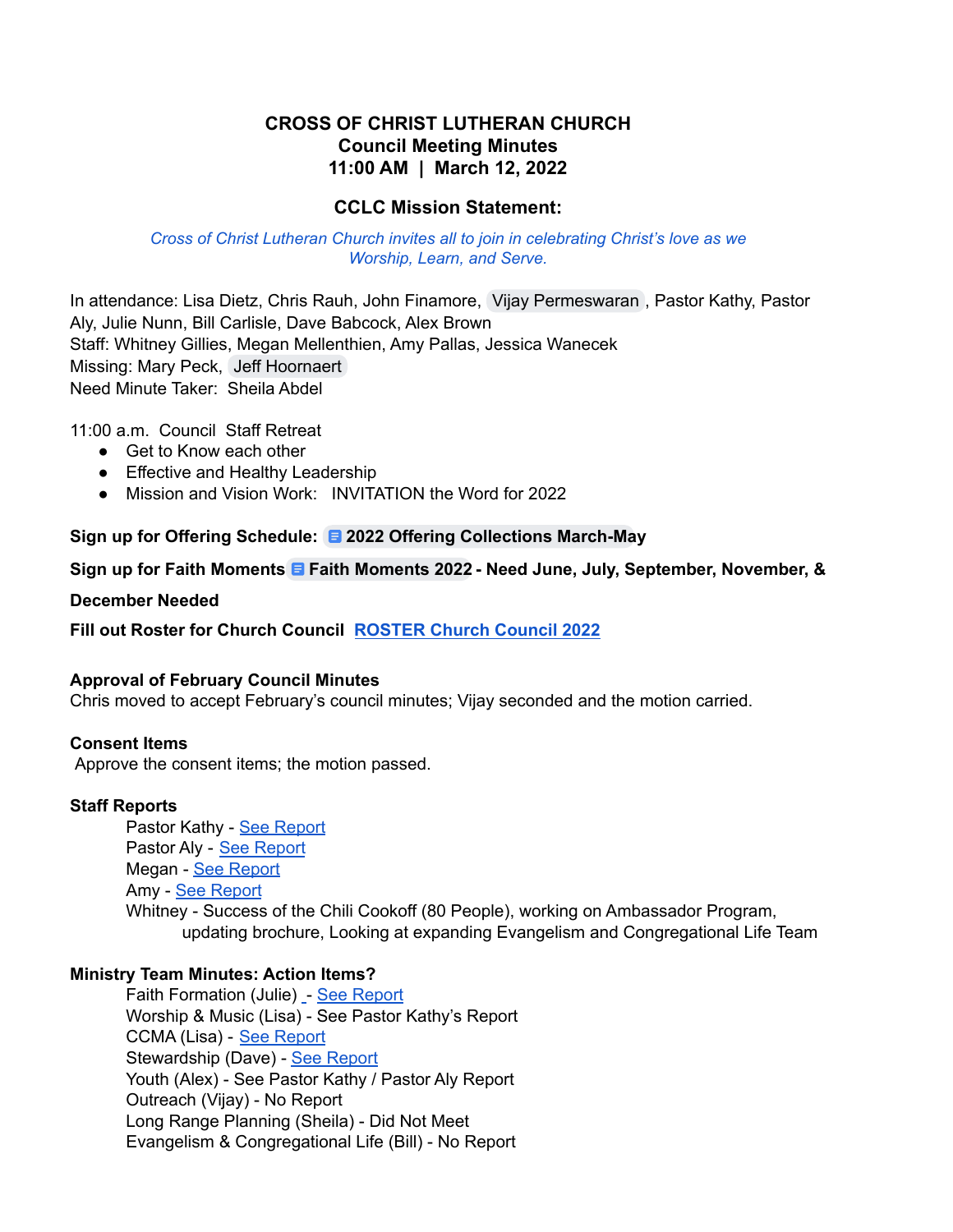Preschool (Jeff) - No Report Property (Lisa) - See [Report](https://docs.google.com/document/d/1mdg1MoiJbCe6RvPvhXMhcDETmJabWkR3/edit)

#### **SubTeam Reports**

Finance Team: No report

#### **UNFINISHED BUSINESS**

Call Process Update

● Appoint members of the Call Committee - Appoint Chairperson

- Mandy Sevier (1)
- Chris Isaacson
- Rebecca Gillogly
- Frank Carau
- Paul Kunz (2)
- Connie Morey
- Alan Thompson (3)
- Sarah Hoskins Youth (Voice No Vote)
- Lisa Dietz Council Liaison (Voice No Vote)
- Pastor Kathy Pastor (Voice No Vote)
- Meeting with LRP, Council, and Call Committee April 5, 2022 (6:30 p.m.)
	- Approval of MSP
	- Talk Process
	- Meeting with Pastor Mandy [Achterberg](mailto:machterberg@rmselca.org) Transition Coach
- Temperature of the Congregation

Approval of Call Committee - Motion Passed

#### **NEW BUSINESS**

- Approval of Funds for Synod Assembly
	- Loveland May 9 11
	- Pastors will take from Continuing Education this year
	- Frank and Linda Carau
	- \$650 Registration and \$275 Hotel

Motion Passed

#### **Treasurer's Report:**

- **● How to read the Financial Report**
	- Monthly Mission, Ministry
	- Pledge and Debt Metrics
	- Statement of Financials
	- Youth Account
	- Music Ministry Gift Fund

Motion Passed to approve Treasurer Report